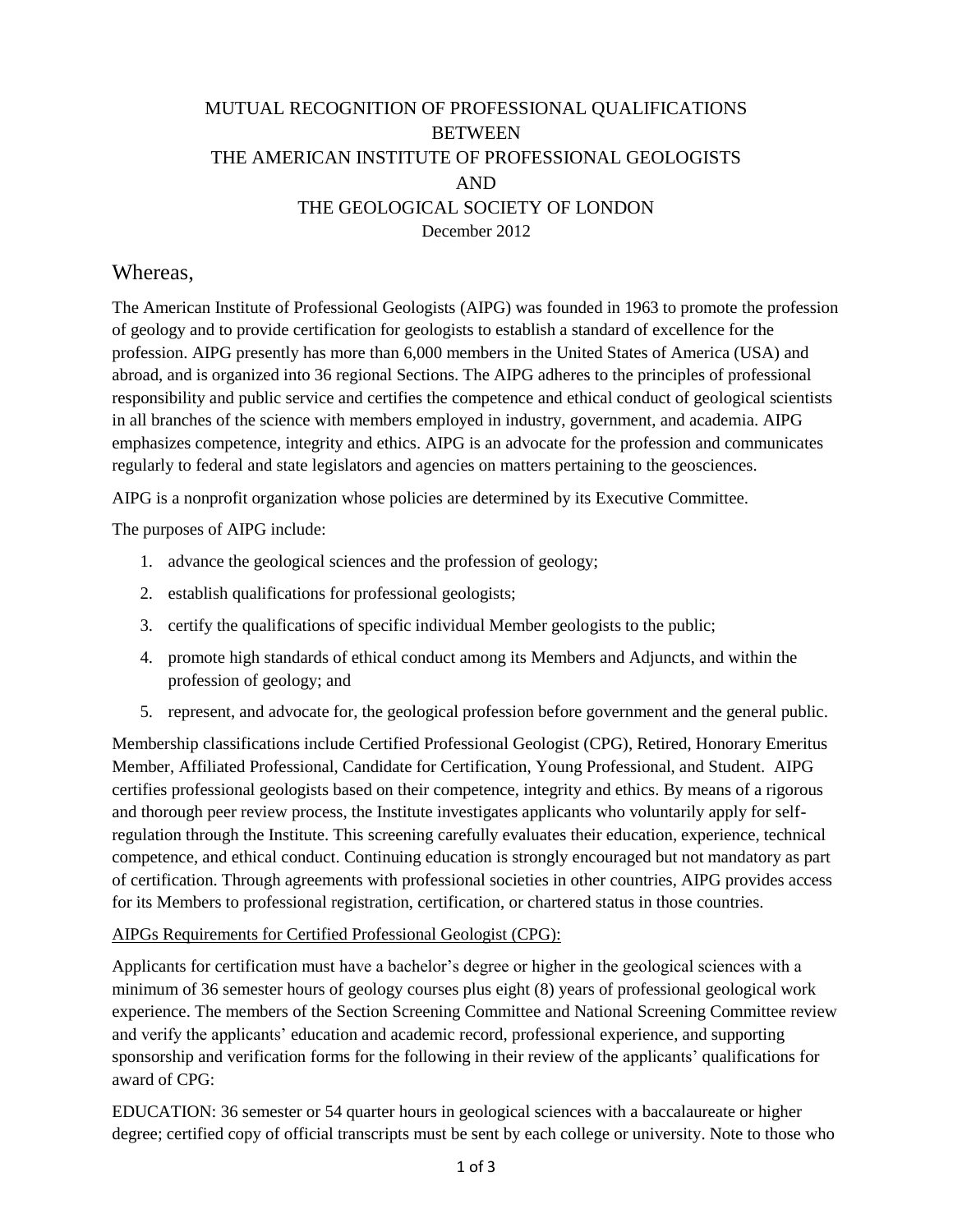received degrees from non-U.S./Canadian universities and the school is unable to provide an acceptable transcript, you must submit a copy of your diploma and a list of courses taken. The Screening Committee may ask the applicant to provide additional information or an equivalency evaluation.

EXPERIENCE: Eight (8) years beyond bachelor's degree, or seven (7) years beyond master's degree, or five (5) years beyond a doctorate degree.

SPONSORS: Three (3) sponsors required from professional geologists, two (2) of whom must be CPG's (see Section 2.3.1 of the AIPG Bylaws for exceptions).

## And whereas,

The Geological Society of London (GSL) was founded in 1807. It is the United Kingdom's (UK) national learned society and professional body for the geosciences, and the oldest geological society in the world. The GSL strategy is to serve science and the profession by the following aims:

- 1. To be the respected public voice of geosciences in the UK;
- 2. To provide lifelong professional support to geoscientists;
- 3. To recognize and foster innovation in the geosciences;
- 4. To promote geoscience education;
- 5. To communicate geoscience research and practice; and
- 6. To assure high professional standards for the benefit of society.

The GSL provides a wide range of professional and scientific support to over 10,500 Fellows (members), about 2000 of whom live overseas. More than 2300 Fellows are also Chartered Geologists. Definitions of membership categories are as follows:

**Chartered Geologist -** The Geological Society of London is the recognized UK professional body for geoscientists. It awards the professional qualification of Chartered Geologist (CGeol). The 'Chartered' designation indicates a professional practitioner with a high level of education, professional competence in their field of practice, a commitment to professional ethics and who is bound by a professional Code of Conduct. Chartered Geologist is appropriate for those Fellows practicing as professional geoscientists and for whom geoscience knowledge is an essential element for the fulfillment of their role.

**Chartered Scientist -** The Society is one of a number of professional bodies licensed by the UK Science Council to award the title of Chartered Scientist (CSci). This qualification is appropriate for Fellows practicing as professional scientists and for whom scientific knowledge or practice at a professional level forms an essential element for the fulfillment of their role. Many Fellows will fulfill the requirements for both CGeol and CSci and both qualifications are of equal standing.

**European Geologist -** The Geological Society of London is also licensed by the European Federation of Geologists to determine applications for the European Geologist title (EurGeol) in the UK. All who qualify for CGeol will have met the EurGeol requirements.